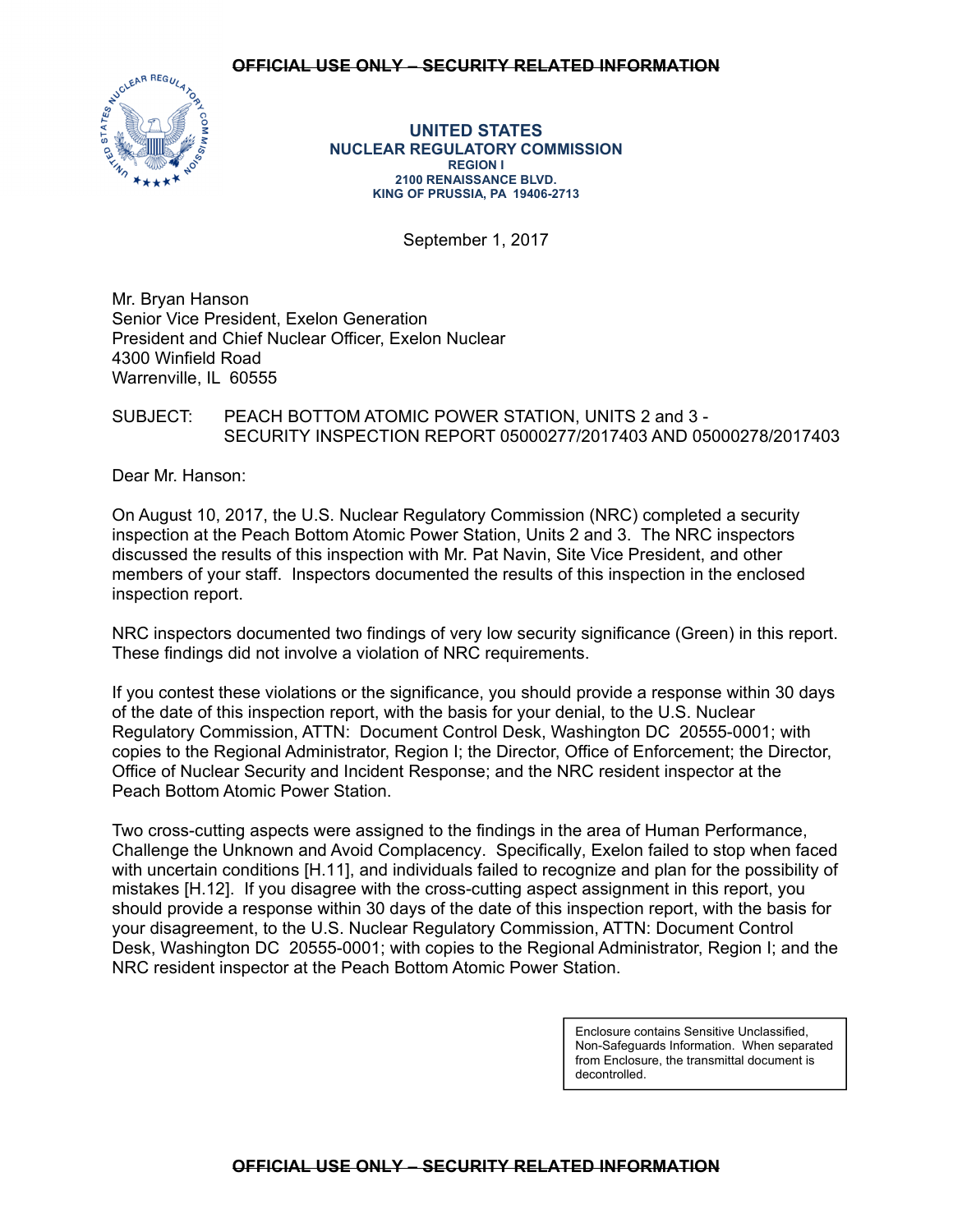## **OFFICIAL USE ONLY – SECURITY RELATED INFORMATION**

2

This letter will be made available for public inspection and copying at http://www.nrc.gov/reading-rm/adams.html and at the NRC's Public Document Room in accordance with Title 10 of the *Code of Federal Regulations* (10 CFR) 2.390, "Public Inspections, Exemptions, Requests for Withholding."

However, the enclosed report contains Security-Related Information, so the enclosed report will not be made publically available in accordance with 10 CFR 2.390(d)(1). If you choose to provide a response that contains Security-Related Information, please mark your entire response "Security-Related Information–Withhold from public disclosure under 10 CFR 2.390", in accordance with 10 CFR 2.390(d)(1) and follow the instructions for withholding in 10 CFR 2.390(b)(1). The NRC is waiving the affidavit requirements for your response in accordance with 10 CFR 2.390(b)(1)(ii).

Sincerely,

## */RA/*

Raymond R. McKinley, Chief Plant Support Branch 1 Division of Reactor Safety

Docket Nos. 50-277 and 50-278 License Nos. DPR-44 and DPR-56

Enclosure: Inspection Report 05000277/2017403 and 05000278/2017403 w/Attachment Supplemental Information

cc w/o encl w/o encl: (via ListServ)